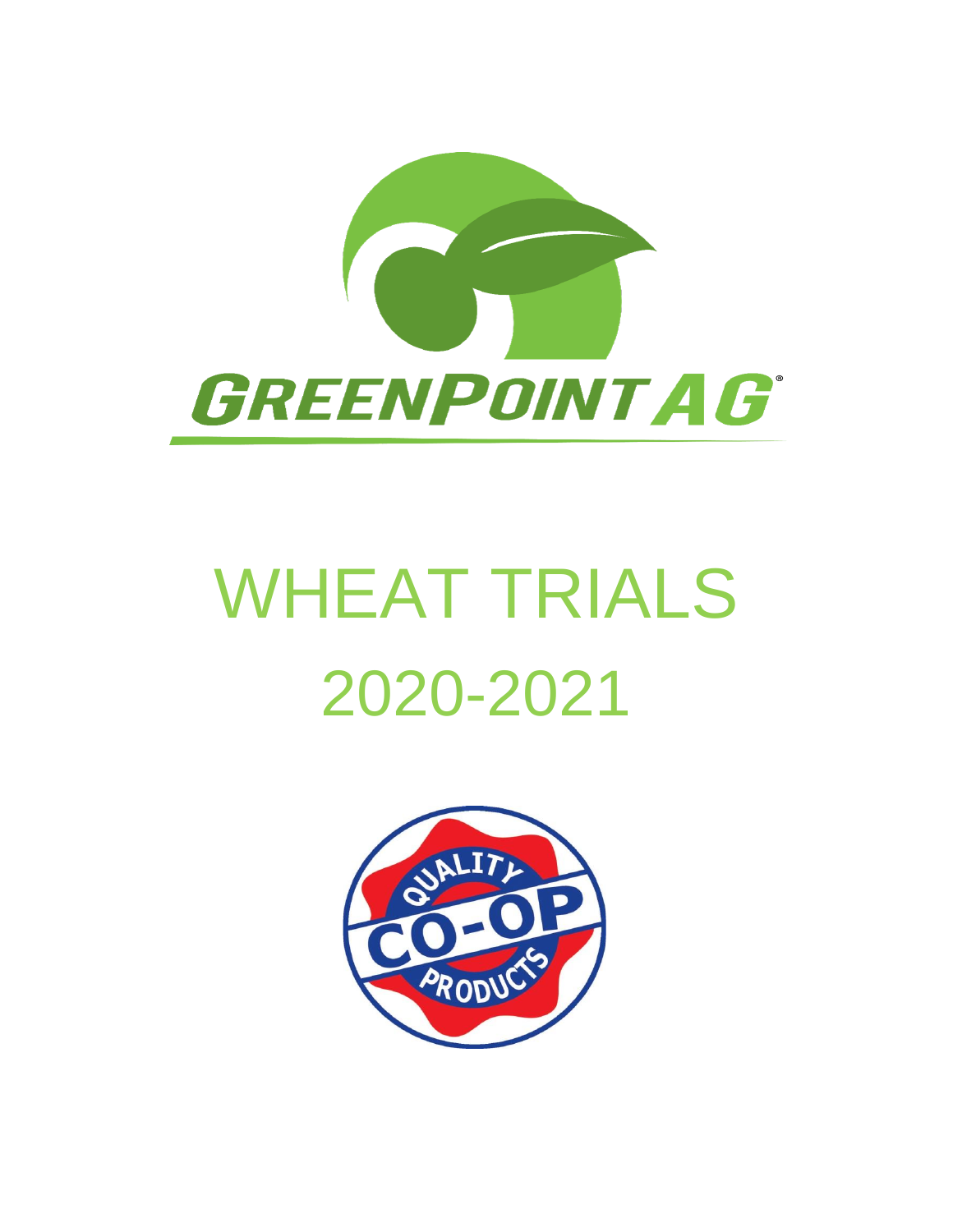#### **WHEAT VARIETY TRIALS**

 **AVERAGE OF FIVE LOCATIONS - COLBERT, LIMESTONE, MADISON, MARSHALL**

| <b>ENTRY</b>             | <b>EARLY</b><br><b>VIGOR</b> | <b>AWNS</b> | <b>PLANT</b><br><b>HEIGHT</b> | <b>LODGING</b> | <b>TEST</b><br><b>WEIGHT</b> | <b>HARVEST</b><br><b>MOISTURE</b> | <b>YIELD</b> | YIELD @ 13.5%  | <b>TEST WEIGHT</b><br><b>INDEX</b> |
|--------------------------|------------------------------|-------------|-------------------------------|----------------|------------------------------|-----------------------------------|--------------|----------------|------------------------------------|
|                          | $(1 = best)$                 | (yes/no)    | (inches)                      | $(1 = best)$   | (Ibs/bu)                     | $(\%)$                            |              | (bushels/acre) | (Ibs/bu)                           |
| <b>NSS X91</b>           | 2.1                          | N           | 36.4                          | 1.1            | 58.6                         | 13.7                              | 109.0        | 108.7          | 0.0                                |
| Pioneer 26R59            | 1.3                          | N           | 33.2                          | 1.1            | 58.5                         | 13.9                              | 106.4        | 106.0          | $-0.2$                             |
| <b>USG 3472</b>          | 2.8                          | Υ           | 34.6                          | 1.1            | 58.5                         | 13.6                              | 105.7        | 105.6          | $-0.2$                             |
| Pioneer 26R36            | 1.9                          | Υ           | 35.4                          | 1.2            | 58.4                         | 13.0                              | 104.1        | 104.7          | $-0.2$                             |
| <b>AgriPro SY Viper</b>  | 2.6                          | N           | 39.6                          | 1.8            | 60.2                         | 14.2                              | 104.6        | 103.8          | 1.5                                |
| <b>CROPLAN 8081</b>      | 2.0                          | Υ           | 36.6                          | 1.5            | 59.5                         | 13.8                              | 99.6         | 99.2           | 0.9                                |
| <b>CROPLAN 9415</b>      | 1.5                          | Υ           | 34.2                          | 1.2            | 58.7                         | 13.3                              | 97.6         | 98.0           | 0.0                                |
| <b>AgriPro SY RICHIE</b> | 2.5                          | N           | 35.6                          | 1.0            | 58.0                         | 14.1                              | 98.5         | 97.9           | $-0.6$                             |
| <b>NSS 1419</b>          | 2.5                          | Υ           | 37.4                          | 1.3            | 58.9                         | 13.8                              | 96.7         | 96.4           | 0.3                                |
| Pioneer 26R45            | 1.4                          | N           | 36.6                          | 1.7            | 55.7                         | 12.9                              | 94.6         | 95.1           | $-2.9$                             |
| Pioneer 26R41            | 2.3                          | Υ           | 34.2                          | 1.1            | 59.4                         | 13.5                              | 94.7         | 94.6           | 0.7                                |
| <b>USG 3539</b>          | 2.5                          | Υ           | 35.8                          | 1.2            | 59.1                         | 13.4                              | 94.1         | 94.4           | 0.4                                |
| GrowPro 448              | 2.3                          | N           | 34.4                          | 1.0            | 59.0                         | 13.1                              | 91.7         | 92.2           | 0.4                                |

*Entries are listed according to yield in bushels/acre adjusted to 13.5% moisture. Early vigor and lodging ratings 1 to 5, 1 = best. Test weight index is a comparison to the average test weight of each trial - expressed in lbs/bu above or below trial average.*

#### **TWO YEAR AVERAGES (2020, 2019)**

AVERAGE OF NINE LOCATIONS - CHEROKEE, COLBERT, LIMESTONE, MADISON, MARSHALL

| <b>ENTRY</b>             | <b>EARLY</b><br>VIGOR* | <b>AWNS</b>  | <b>PLANT</b><br><b>HEIGHT</b> | <b>LODGING</b> | <b>TEST</b><br><b>WEIGHT</b> | <b>HARVEST</b><br><b>MOISTURE</b> | <b>YIELD</b> | YIELD @ 13.5%  | <b>INDEX</b> |
|--------------------------|------------------------|--------------|-------------------------------|----------------|------------------------------|-----------------------------------|--------------|----------------|--------------|
|                          | $(1 = best)$           | (yes/no)     | (inches)                      | $(1 = best)$   | (lbs/bu)                     | $(\%)$                            |              | (bushels/acre) | (lbs/bu)     |
| <b>CROPLAN 8081</b>      | 2.0                    | $\checkmark$ | 37.7                          | 1.3            | 59.5                         | 14.5                              | 99.2         | 98.1           | 0.9          |
| <b>AgriPro SY Viper</b>  | 2.8                    | N            | 40.2                          | 1.5            | 59.5                         | 15.0                              | 99.6         | 98.0           | 0.9          |
| <b>CROPLAN 9415</b>      | 1.6                    | $\checkmark$ | 35.6                          | 1.1            | 58.5                         | 14.2                              | 96.9         | 96.3           | 0.0          |
| Pioneer 26R36            | 2.7                    | $\checkmark$ | 36.9                          | 1.1            | 58.3                         | 14.1                              | 96.4         | 95.9           | $-0.3$       |
| Pioneer 26R41            | 2.8                    | $\vee$       | 34.7                          | 1.1            | 59.1                         | 14.6                              | 97.3         | 95.9           | 0.5          |
| Pioneer 26R45            | 2.0                    | N            | 38.6                          | 1.5            | 56.7                         | 13.9                              | 94.3         | 93.9           | $-1.9$       |
| <b>AgriPro SY RICHIE</b> | 2.6                    | N            | 35.9                          | 1.1            | 57.9                         | 14.7                              | 94.5         | 93.2           | $-0.7$       |
|                          |                        |              |                               |                |                              |                                   |              |                |              |

*Entries are listed according to yield in bushels/acre adjusted to 13.5% moisture. Averages include varieties entered in trials harvested in 2020 & 2019. Early vigor and lodging ratings 1 to 5, 1 = best. Test weight index is a comparison to the average test weight of each trial expressed in lbs/bu above or below trial average.*

### **THREE YEAR AVERAGES (2018, 2019, 2020)**

 **AVERAGE OF FIFTEEN LOCATIONS - CHEROKEE, COLBERT, LIMESTONE, MADISON, MARSHALL**

| <b>ENTRY</b>        | <b>EARLY</b><br>VIGOR* | <b>AWNS</b> | <b>PLANT</b><br><b>HEIGHT</b> | <b>LODGING</b> | TEST<br><b>WEIGHT</b> | <b>HARVEST</b><br><b>MOISTURE</b> | <b>YIELD</b> | YIELD @ 13.5%  | <b>TEST WEIGHT</b><br><b>INDEX</b> |
|---------------------|------------------------|-------------|-------------------------------|----------------|-----------------------|-----------------------------------|--------------|----------------|------------------------------------|
|                     | $(1 = best)$           | (yes/no)    | (inches)                      | 1 = best)      | (Ibs/bu)              | (%)                               |              | (bushels/acre) | (lbs/bu)                           |
| Pioneer 26R36       | 2.6                    |             | 36.8                          | 1.1            | 57.7                  | 13.6                              | 96.2         | 96.2           | 0.0                                |
| Pioneer 26R41       | 2.5                    |             | 34.4                          | 1.0            | 58.0                  | 14.1                              | 96.7         | 96.0           | 0.4                                |
| <b>CROPLAN 9415</b> | 1.6                    |             | 35.5                          | 1.1            | 57.8                  | 13.8                              | 95.9         | 95.6           | 0.2                                |

*Entries are listed according to yield in bushels/acre adjusted to 13.5% moisture. Averages include varieties entered in trials harvested in 2018, 2019, 2020. Early vigor and lodging ratings 1 to 5, 1 = best. Test weight index is a comparison to the average test weight of each trial expressed in lbs/bu above or below trial average.*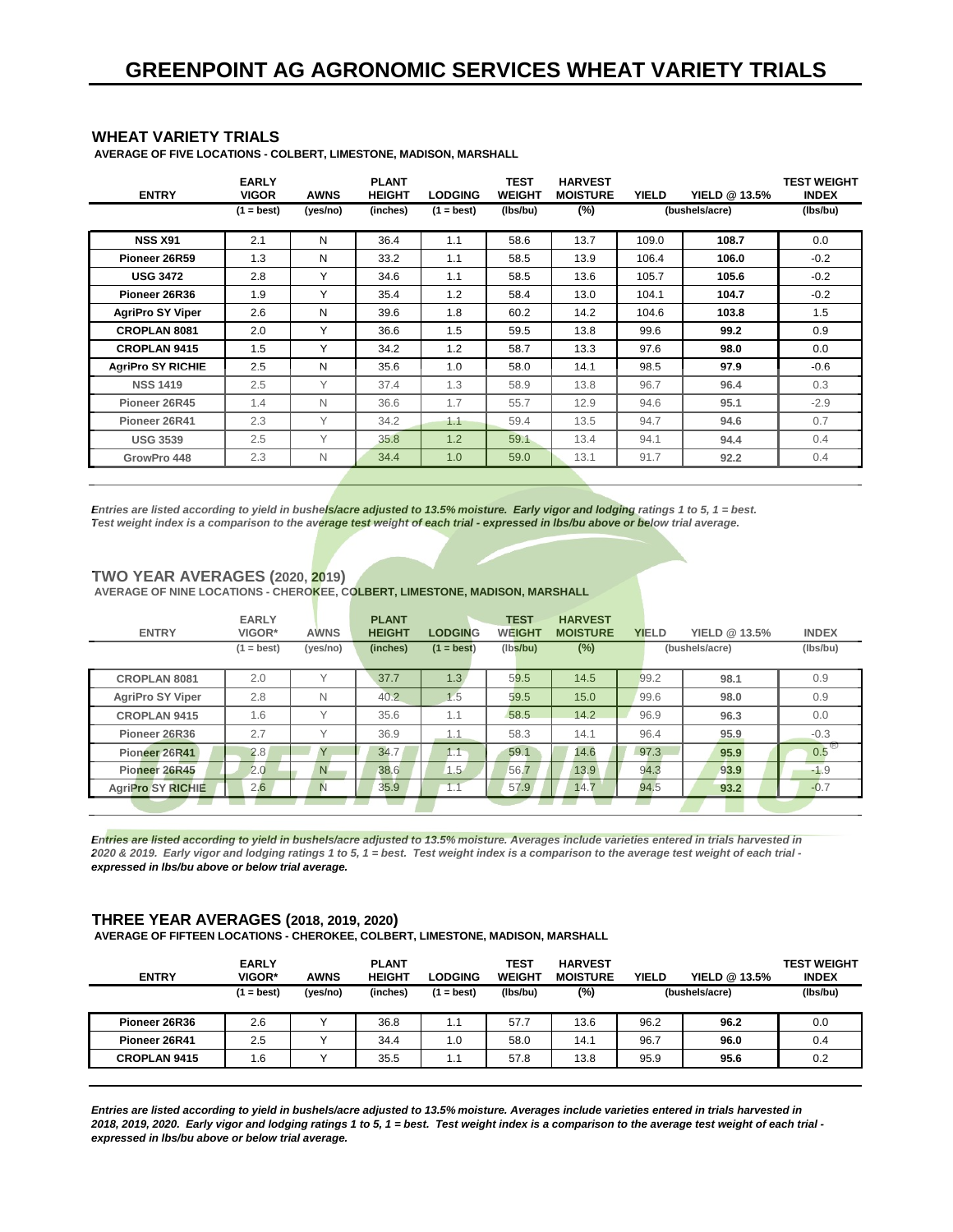# **GREENPOINT AG WHEAT TRIAL COLBERT COUNTY, AL - 2020/2021**

| <b>ENTRY</b>             | <b>EARLY</b><br><b>VIGOR</b> | <b>AWNS</b> | <b>PLANT</b><br><b>HEIGHT</b> | <b>LODGING</b>          | <b>TEST</b><br><b>WEIGHT</b> | <b>HARVEST</b><br><b>MOISTURE</b> | <b>YIELD</b> | <b>YIELD @ 13.5%</b> | <b>TEST WEIGHT</b><br><b>INDEX</b> |
|--------------------------|------------------------------|-------------|-------------------------------|-------------------------|------------------------------|-----------------------------------|--------------|----------------------|------------------------------------|
|                          | $(1 = best)$                 | (yes/no)    | (inches)                      | $(1 = best)$            | (lbs/bu)                     | $(\%)$                            |              | (bushels/acre)       | (lbs/bu)                           |
| <b>CROPLAN 8081</b>      | 1                            | Y           | 39                            | 1.5                     | 58.0                         | 15.7                              | 108.9        | 106.2                | 0.5                                |
| Pioneer 26R41            | 2                            | Υ           | 36                            | 1                       | 58.4                         | 15.4                              | 106.0        | 103.7                | 0.9                                |
| <b>NSS X91</b>           | 2                            | N           | 38                            | 1                       | 57.2                         | 15.3                              | 105.6        | 103.4                | $-0.3$                             |
| Pioneer 26R45            | 1                            | N           | 39                            | 1.5                     | 55.9                         | 15.2                              | 103.5        | 101.5                | $-1.6$                             |
| Pioneer 26R59            | 1                            | N           | 34                            | 1                       | 57.6                         | 15.5                              | 102.7        | 100.3                | 0.1                                |
| Pioneer 26R36            | $\overline{2}$               | Y           | 34                            | 1.5                     | 57.3                         | 14.9                              | 101.9        | 100.2                | $-0.2$                             |
| <b>AgriPro SY RICHIE</b> | 2.5                          | N           | 39                            | 1                       | 57.9                         | 16.6                              | 103.5        | 99.8                 | 0.4                                |
| AgriPro Branson          | 1                            | N           | 39                            | $\overline{2}$          | 56.5                         | 15.7                              | 100.2        | 97.7                 | $-1.0$                             |
| <b>USG 3472</b>          | 2.5                          | Y           | 36                            | 1                       | 57.1                         | 15.6                              | 99.8         | 97.4                 | $-0.4$                             |
| <b>NSS 1419</b>          | 2                            | Y           | 39                            | $\overline{\mathbf{1}}$ | 57.4                         | 15.7                              | 99.4         | 96.9                 | $-0.1$                             |
| <b>AgriPro SY Viper</b>  | 2.5                          | N           | 42                            | $\overline{2}$          | 59.3                         | 15.5                              | 99.0         | 96.7                 | 1.8                                |
| GrowPro 448              | 1.5                          | N           | 35                            | $\overline{1}$          | 57.2                         | 14.9                              | 91.1         | 89.6                 | $-0.3$                             |
| <b>USG 3539</b>          | 2                            | Y           | 37                            | 1                       | 57.8                         | 15.6                              | 90.2         | 88.0                 | 0.3                                |
| <b>CROPLAN 9415</b>      | 1                            |             | 35                            | 1.5                     | 57.5                         | 14.9                              | 85.2         | 83.9                 | 0.0                                |

*Entries are listed according to yield in bushels/acre adjusted to 13.5% moisture. Early vigor and lodging ratings 1 to 5, 1 = best. Test weight index is a comparison to the average test weight of the trial - expressed in lbs/bu above or below trial average.*

**Trial Type:** side by side strips <br> **Planted:** 10/22/20 **Planted:** 10/22/20<br> **Harvested:** 6/24/21 Harvested: **Planting Method:** drill<br>**Seeding Rate:** 1.6 **Soil Series:** Emory silt loam<br> **Tillage:** Conventional **Previous Crop:** corn<br>**Nitrogen Applications:** Fall -

*Seeding Rate:* 1.6 million seeds/acre, adjusted by variety *Tillage:* conventional **Nitrogen Applications:** Fall - 40 units; Spring - 95 units<br>**Fungicide Applications:** Miravis Ace 13.7 oz @ flowering *Miravis Ace 13.7 oz @ flowering* POINTAG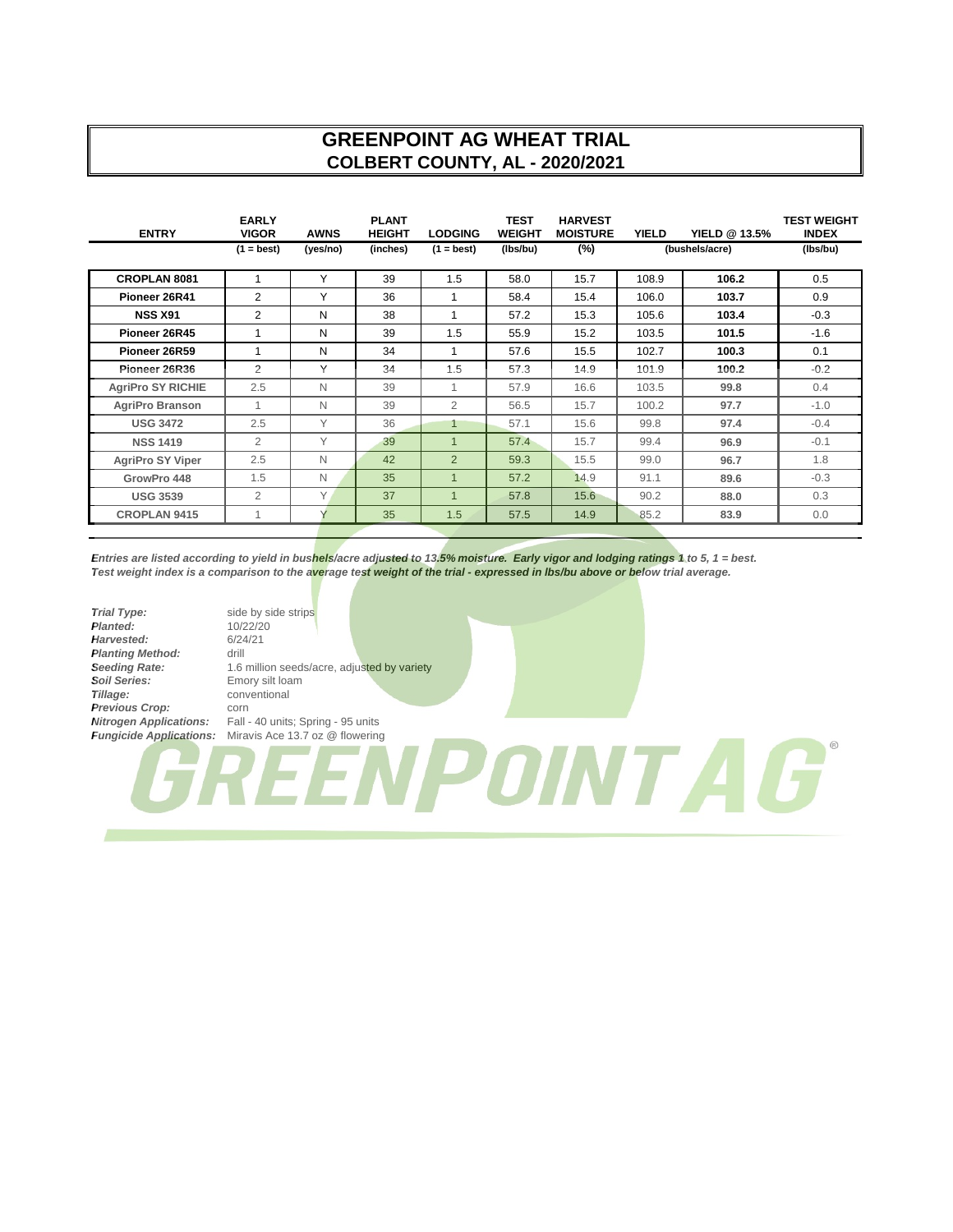## **GREENPOINT AG WHEAT TRIAL LIMESTONE, AL - 2020/2021**

| <b>ENTRY</b>             | <b>EARLY</b><br><b>VIGOR</b> | <b>AWNS</b> | <b>PLANT</b><br><b>HEIGHT</b> | <b>LODGING</b>          | <b>TEST</b><br><b>WEIGHT</b> | <b>HARVEST</b><br><b>MOISTURE</b> | <b>YIELD</b> | <b>YIELD @ 13.5%</b> | <b>TEST WEIGHT</b><br><b>INDEX</b> |
|--------------------------|------------------------------|-------------|-------------------------------|-------------------------|------------------------------|-----------------------------------|--------------|----------------------|------------------------------------|
|                          | $(1 = best)$                 | (yes/no)    | (inches)                      | $(1 = best)$            | (lbs/bu)                     | $(\%)$                            |              | (bushels/acre)       | (Ibs/bu)                           |
| <b>NSS X91</b>           | 2                            | N           | 36                            |                         | 57.5                         | 15.2                              | 109.9        | 107.7                | 0.1                                |
| Pioneer 26R59            | 1.5                          | N           | 34                            | 1                       | 57.5                         | 15.2                              | 105.0        | 103.0                | 0.1                                |
| <b>AgriPro SY Viper</b>  | 2.5                          | N           | 40                            | 1                       | 59.1                         | 15.6                              | 103.6        | 101.0                | 1.7                                |
| <b>USG 3472</b>          | 3                            | Υ           | 35                            | 1                       | 57.6                         | 14.6                              | 102.1        | 100.8                | 0.2                                |
| <b>AgriPro SY RICHIE</b> | 3                            | N           | 35                            |                         | 57.1                         | 14.9                              | 98.0         | 96.4                 | $-0.3$                             |
| <b>CROPLAN 8081</b>      | 2                            | Y           | 36                            | 1                       | 59.3                         | 15.0                              | 96.5         | 94.8                 | 1.9                                |
| Pioneer 26R36            | 2.5                          | Y           | 36                            |                         | 56.7                         | 14.0                              | 95.0         | 94.5                 | $-0.7$                             |
| Pioneer 26R45            | $\overline{2}$               | N           | 37                            | 1                       | 50.1                         | 13.7                              | 94.7         | 94.4                 | $-7.3$                             |
| GrowPro 448              | 2.5                          | N           | 36                            | 1                       | 57.4                         | 14.0                              | 88.3         | 87.8                 | 0.0                                |
| <b>USG 3539</b>          | 3.5                          | Y           | 37                            | $\overline{1}$          | 58.4                         | 14.3                              | 88.0         | 87.2                 | 1.0                                |
| <b>CROPLAN 9415</b>      | 2.5                          | Υ           | 36                            | $\mathbf 1$             | 58.0                         | 14.7                              | 87.2         | 86.0                 | 0.6                                |
| <b>NSS 1419</b>          | 3                            | Υ           | 37                            | $\overline{\mathbf{1}}$ | 58.4                         | 15.0                              | 87.2         | 85.7                 | 1.0                                |
| Pioneer 26R41            | 2.5                          | Y           | 36                            | $\overline{1}$          | 58.7                         | 14.9                              | 86.1         | 84.7                 | 1.3                                |

*Entries are listed according to yield in bushels/acre adjusted to 13.5% moisture. Early vigor and lodging ratings 1 to 5, 1 = best. Test weight index is a comparison to the average test weight of the trial - expressed in lbs/bu above or below trial average.*

| <b>Trial Type:</b>             | side  |
|--------------------------------|-------|
| Planted:                       | 11/3  |
| Harvested:                     | 6/1   |
| <b>Planting Method:</b>        | drill |
| <b>Seeding Rate:</b>           | 1.6   |
| Soil Series:                   | Dec   |
| Tillage:                       | no-   |
| Previous Crop:                 | SOV   |
| <b>Nitrogen Applications:</b>  | Fall  |
| <b>Fungicide Applications:</b> | Triv  |

side by side strips *Planted:* 11/3/20 *Harvested:* 6/16/21 *Seeding Rate:* 1.6 million seeds/acre, adjusted by variety *Soil Series:* Decatur silt loam *Tillage:* no-till *Previous Crop:* soybeans Fall - 30 units; Spring - 93 units split application *Fungicide Applications:* Trivapro 9.4 oz @ jointing; Miravis Ace 13.7 oz @ flowering

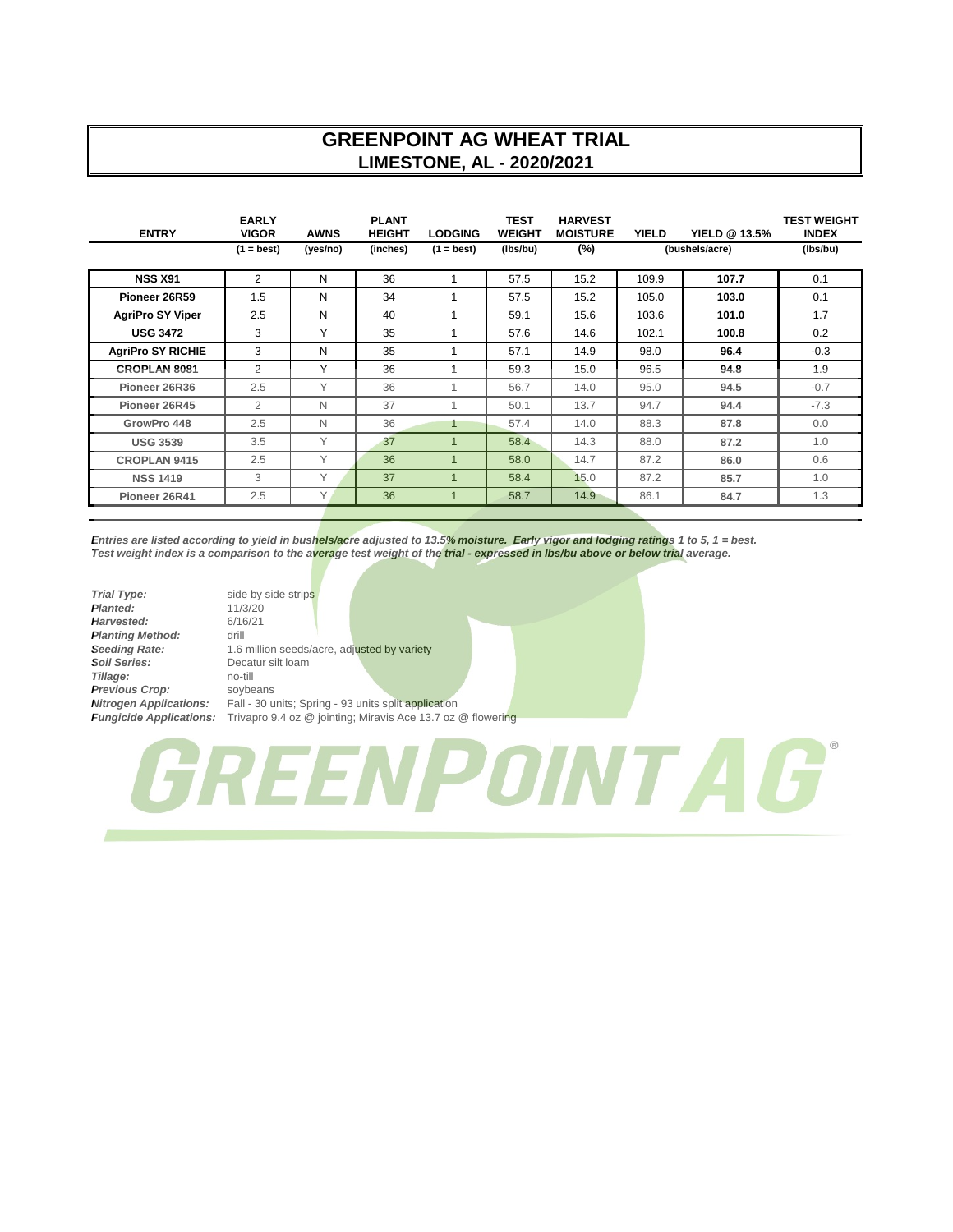## **GREENPOINT AG WHEAT TRIAL LIMESTONE, AL - 2020/2021**

| <b>ENTRY</b>             | <b>EARLY</b><br><b>VIGOR</b> | <b>AWNS</b> | <b>PLANT</b><br><b>HEIGHT</b> | <b>LODGING</b> | <b>TEST</b><br><b>WEIGHT</b> | <b>HARVEST</b><br><b>MOISTURE</b> | <b>YIELD</b> | <b>YIELD @ 13.5%</b> | <b>TEST WEIGHT</b><br><b>INDEX</b> |
|--------------------------|------------------------------|-------------|-------------------------------|----------------|------------------------------|-----------------------------------|--------------|----------------------|------------------------------------|
|                          | $(1 = best)$                 | (yes/no)    | (inches)                      | $(1 = best)$   | (lbs/bu)                     | $(\%)$                            |              | (bushels/acre)       | (Ibs/bu)                           |
| Pioneer 26R59            | 1.5                          | N           | 34                            | 1.5            | 59.7                         | 13.1                              | 117.9        | 118.4                | $-0.4$                             |
| <b>USG 3472</b>          | 2                            | Y           | 39                            | 1.5            | 59.8                         | 12.9                              | 115.8        | 116.6                | $-0.3$                             |
| Pioneer 26R36            | 1.5                          | Υ           | 39                            | 1.5            | 59.7                         | 12.0                              | 112.6        | 114.6                | $-0.4$                             |
| <b>AgriPro SY Viper</b>  | 2.5                          | N           | 43                            | 2.5            | 60.8                         | 13.5                              | 114.2        | 114.2                | 0.7                                |
| <b>NSS X91</b>           | 1.5                          | N           | 37                            | 1.5            | 61.2                         | 12.9                              | 113.1        | 113.9                | 1.1                                |
| Pioneer 26R45            | 1                            | N           | 40                            | 4              | 58.6                         | 11.7                              | 110.0        | 112.3                | $-1.5$                             |
| <b>CROPLAN 9415</b>      | 1.5                          | Y           | 36                            | 1.5            | 60.2                         | 12.5                              | 109.5        | 110.7                | 0.1                                |
| <b>NSS 1419</b>          | $\overline{2}$               | Y           | 41                            | 2.5            | 59.9                         | 12.8                              | 108.4        | 109.3                | $-0.2$                             |
| <b>AgriPro SY RICHIE</b> | 2                            | N           | 38                            | 1              | 59.8                         | 13.6                              | 107.4        | 107.3                | $-0.3$                             |
| GrowPro 448              | 3                            | N           | 36                            | $\mathbf{1}$   | 60.3                         | 12.6                              | 105.8        | 106.9                | 0.2                                |
| Pioneer 26R41            | 3                            | Υ           | 36                            | 1.5            | 60.6                         | 12.6                              | 104.8        | 105.9                | 0.5                                |
| <b>USG 3539</b>          | $\overline{2}$               | Υ           | 38                            | $\overline{2}$ | 60.5                         | 12.4                              | 103.7        | 105.0                | 0.4                                |
| <b>CROPLAN 8081</b>      | $\overline{2}$               | Y           | 41                            | 3              | 60.5                         | 13.1                              | 102.1        | 102.6                | 0.4                                |

*Entries are listed according to yield in bushels/acre adjusted to 13.5% moisture. Early vigor and lodging ratings 1 to 5, 1 = best. Test weight index is a comparison to the average test weight of the trial - expressed in lbs/bu above or below trial average.*

| <b>Trial Type:</b>             | side  |
|--------------------------------|-------|
| Planted:                       | 11/   |
| Harvested:                     | 6/1   |
| <b>Planting Method:</b>        | drill |
| <b>Seeding Rate:</b>           | 1.6   |
| <b>Soil Series:</b>            | Coo   |
| Tillage:                       | no-   |
| Previous Crop:                 | cott  |
| <b>Nitrogen Applications:</b>  | Fall  |
| <b>Fungicide Applications:</b> | Tor   |

side by side strips *Planted:* 11/10/20 *Harvested:* 6/16/21 *Seeding Rate:* 1.6 million seeds/acre, adjusted by variety Cookeville silt loam *Tillage:* no-till *Previous Crop:* cotton Fall - 1.5 tons poultry litter; Spring - 80 units *Fungicide Applications:* Topas 4 oz @ flagleaf; Miravis Ace 13.7 oz @ flowering

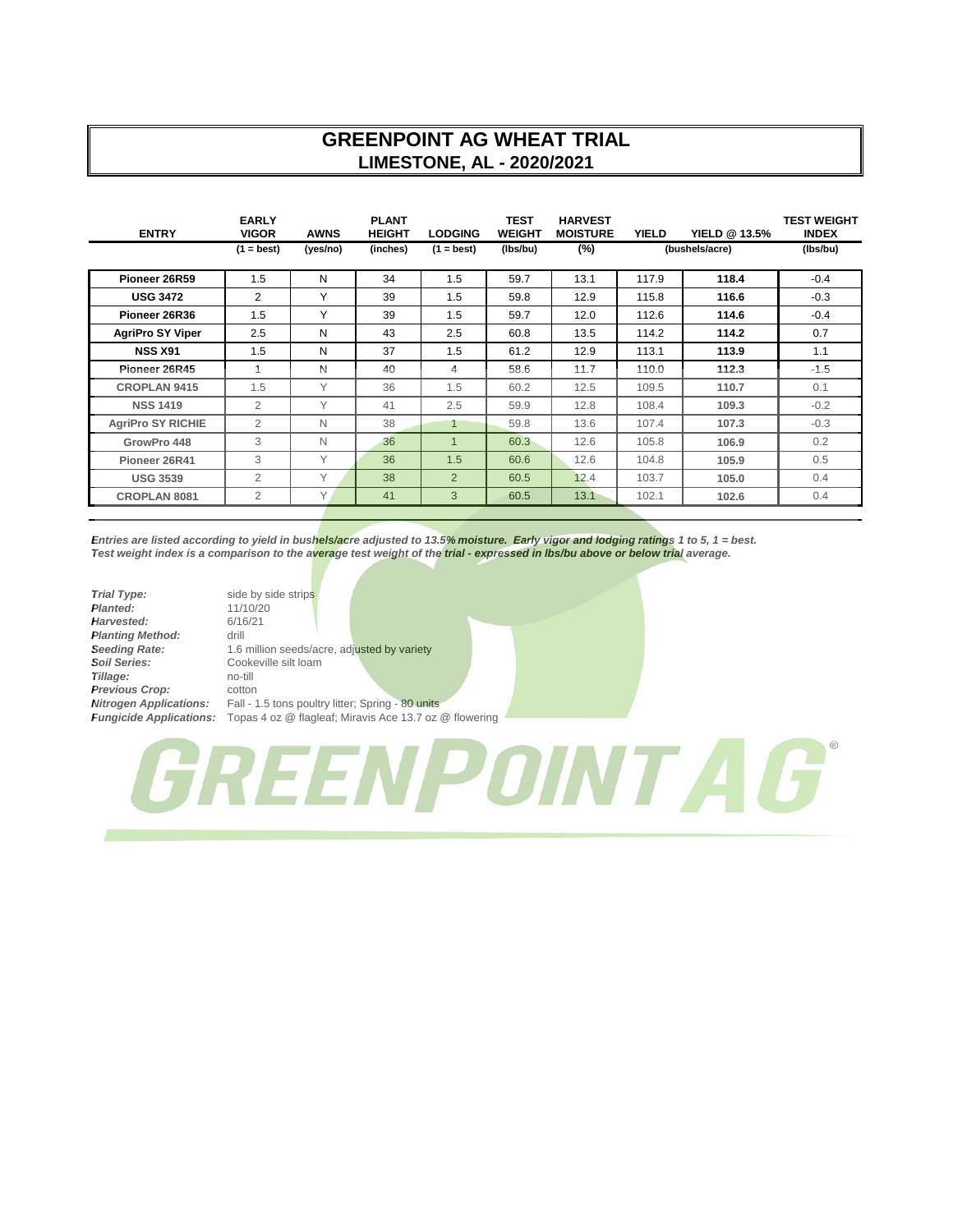## **GREENPOINT AG WHEAT TRIAL MADISON COUNTY, AL - 2020/2021**

| <b>ENTRY</b>             | <b>EARLY</b><br><b>VIGOR</b> | <b>AWNS</b> | <b>PLANT</b><br><b>HEIGHT</b> | <b>LODGING</b> | <b>TEST</b><br><b>WEIGHT</b> | <b>HARVEST</b><br><b>MOISTURE</b> | <b>YIELD</b> | YIELD @ 13.5%  | <b>TEST WEIGHT</b><br><b>INDEX</b> |
|--------------------------|------------------------------|-------------|-------------------------------|----------------|------------------------------|-----------------------------------|--------------|----------------|------------------------------------|
|                          | $(1 = best)$                 | (yes/no)    | (inches)                      | $(1 = best)$   | (lbs/bu)                     | $(\%)$                            |              | (bushels/acre) | (lbs/bu)                           |
| <b>NSS X91</b>           | 2.1                          | N           | 35                            | 1              | 57.9                         | 12.7                              | 111.8        | 112.8          | $-1.2$                             |
| Pioneer 26R36            | 1.8                          | Υ           | 34                            | 1              | 58.6                         | 12.4                              | 109.4        | 110.8          | $-0.5$                             |
| <b>USG 3472</b>          | 2.7                          | Υ           | 30                            | 1              | 57.7                         | 12.7                              | 107.9        | 108.9          | $-1.4$                             |
| <b>CROPLAN 9415</b>      | 1.5                          | Υ           | 32                            | 1              | 58.8                         | 12.3                              | 107.0        | 108.4          | $-0.3$                             |
| Pioneer 26R59            | 1.2                          | N           | 32                            |                | 59.9                         | 13.1                              | 103.6        | 104.1          | 0.8                                |
| <b>USG 3539</b>          | 2.5                          | Y           | 33                            | 1              | 59.3                         | 12.3                              | 101.6        | 103.1          | 0.2                                |
| <b>NSS 1419</b>          | 2.5                          | Y           | 33                            | 1              | 58.6                         | 12.4                              | 97.8         | 99.0           | $-0.5$                             |
| <b>AgriPro SY Viper</b>  | 2.6                          | N           | 34                            | 1              | 61.0                         | 13.4                              | 95.3         | 95.5           | 1.9                                |
| <b>CROPLAN 8081</b>      | 2                            | Y           | 32                            | 1              | 59.6                         | 13.0                              | 93.4         | 94.0           | 0.5                                |
| Pioneer 26R41            | 2.2                          | Υ           | 30                            | $\overline{1}$ | 59.5                         | 12.7                              | 87.1         | 87.9           | 0.4                                |
| GrowPro 448              | 2.2                          | N           | 31                            | $\overline{1}$ | 59.8                         | 11.8                              | 84.2         | 85.9           | 0.7                                |
| Pioneer 26R45            | 1.3                          | N           | 31                            | $\mathbf 1$    | 58.2                         | 12.3                              | 65.3         | 66.2           | $-0.9$                             |
| <b>AgriPro SY RICHIE</b> | 2.5                          | N           | 31                            | $\overline{1}$ | 58.9                         | 13.0                              | 63.9         | 64.3           | $-0.2$                             |

*Entries are listed according to yield in bushels/acre adjusted to 13.5% moisture. Early vigor and lodging ratings 1 to 5, 1 = best. Test weight index is a comparison to the average test weight of the trial - expressed in lbs/bu above or below trial average.*

| <b>Trial Type:</b>             | side  |
|--------------------------------|-------|
| Planted:                       | 11/   |
| Harvested:                     | 6/2i  |
| <b>Planting Method:</b>        | drill |
| <b>Seeding Rate:</b>           | 1.6   |
| <b>Soil Series:</b>            | Dec   |
| Tillage:                       | $no-$ |
| Previous Crop:                 | cott  |
| <b>Nitrogen Applications:</b>  | Fall  |
| <b>Fungicide Applications:</b> | 94    |

side by side strips *Planted:* 11/19/20 *Harvested:* 6/28/21 1.6 million seeds/acre, adjusted by variety **Decatur silty clay loam** *Tillage:* no-till *Previous Crop:* cotton Fall - 30 units; Spring - 120 units split application *Fungicide Applications:* 9.4 oz Trivapro @ jointing; 13.7 oz Miravis Ace @ flowering

GREENPOINT A G'